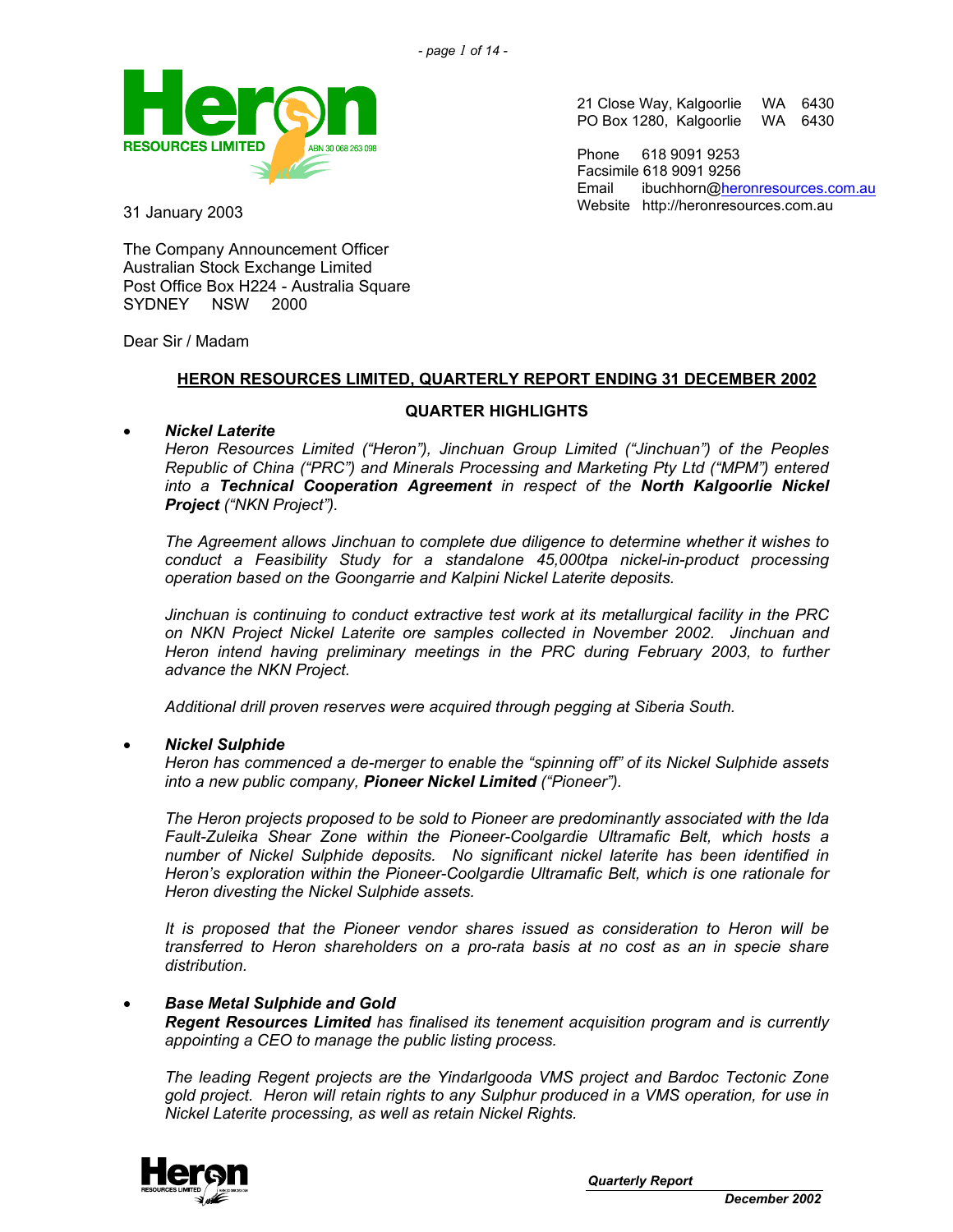### **1. SUMMARY**

#### **Heron Resources Limited**

- Heron has continued to acquire tenements with Walter Williams Formation ("WWF") ultramafic lithology in the Goongarrie-Windanya-Siberia area, the locus for the **North Kalgoorlie Nickel Project**. Heron now has a continuous tenement holding from Goongarrie-Sand Queen in the north, to Windanya in the south, and through to Siberia-Wongi Hill in the west. The intervening granite terrain was acquired during the Quarter to satisfy the total infrastructure requirements of the NKN Project. The continuity of tenure is very significant in terms of ore haulage roads, ground water supplies and other site infrastructure.
- Nickel Laterite drill exploration continued during the Quarter, with siliceous upgrade ore recorded at Windanya. The current development model will see the NKN Project predominantly source ore from the immediate Goongarrie area, and use Kalpini for specialty metallurgical blending.
- Discussions for processing Goongarrie ore through the Murrin Murrin Nickel Laterite treatment facility currently remain in abeyance.
- Heron continues to investigate provision of ore to the Cawse treatment facility, and is reviewing potential ore supply mechanisms outside of the NKN Project.
- Two of Heron's wholly owned subsidiaries, **Pioneer Nickel Limited and Regent Resources Limited have commenced the IPO process.** Heron will remain a Nickel Laterite company entirely focussed on the NKN Project. Nickel Sulphide assets are to be transferred to Pioneer, and base metal/gold assets to Regent. Heron's Eastern Goldfields gold joint ventures and other precious metal assets were previously transferred to Avoca Resources Limited, which successfully listed on ASX in April 2002. Pioneer and Regent represent a continuation of Heron's non-Nickel Laterite de-merger process. The Balladonia Oil Shale assets will remain with Heron for the foreseeable future.

### **Pioneer Nickel Limited**

- Heron has commenced the transfer process to Pioneer of 46 tenements, representing 1003km<sup>2</sup> of ultramafic tenure within the Ida Fault-Zuleika Shear Zone. Pioneer will become the dominant tenement holder within a 300km strike length NNW trending ultramafic belt, containing documented Nickel Sulphide mineralisation and historical nickel mining centres throughout its length.
- Two advanced stage projects with documented Nickel Sulphide mineralisation will be acquired by Pioneer, being the **Pioneer** and **Acra Projects**. It is proposed to complete blanket Transient ElectroMagnetic surveying ("TEM") of the known Sulphide horizons, prior to drill testing of conductors.
- As well as its current exploration portfolio, Pioneer has been developed as a vehicle for the acquisition of an advanced stage Nickel Sulphide project, either pre- or post-IPO.

### **Regent Resources Limited**

• Data compilation and field validation has commenced for the Regent prospectus preparation. The program is being coordinated by Regent's CEO designate.

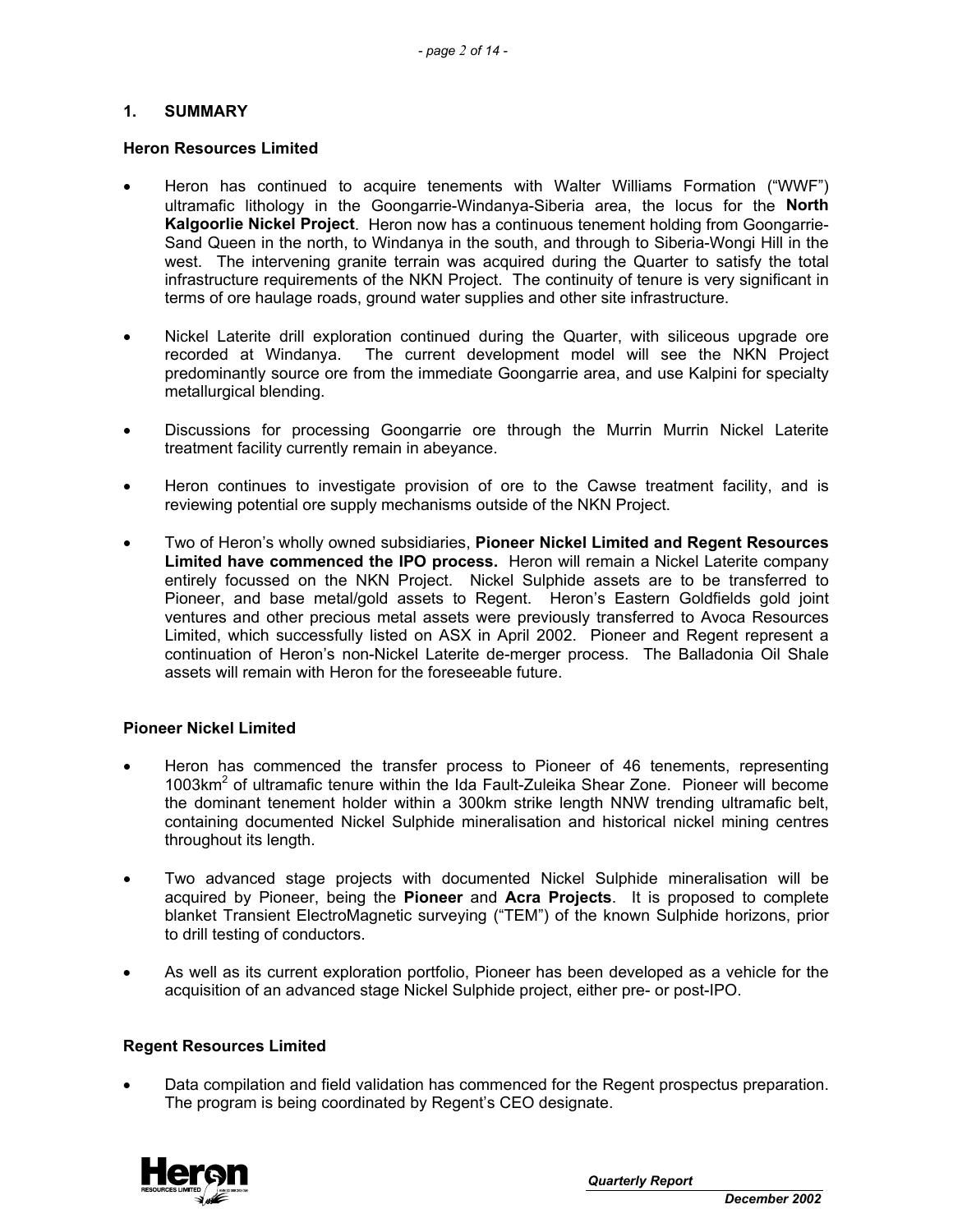### **2.0 OPERATIONS REVIEW**

#### **2.1 KALGOORLIE NICKEL PROVINCE**

### **2.1.1 Goongarrie Nickel Project**

Heron 100%. Nickel - gold.

#### *North Kalgoorlie Nickel Project*

The Heron-Jinchuan-MPM partnership continues to appraise the development the NKN Project as a standalone Nickel Laterite processing operation.

RC drilling during the Quarter saw 18 holes completed for 731m at the **Windanya Prospect**. The drill target was a discrete ultramafic channel structure and confirmed an 80-160m wide adcumulate komatiite flow with siliceous Nickel Laterite mineralisation developed. The base of the flow is stoped by granite, decreasing Nickel Sulphide prospectivity. Final drill assay results are awaited.

A new project area has been pegged at **Siberia South** covering a 2km strike of Walter Williams Formation, adjoining a 1980s Nickel Laterite open cut. Previous drill exploration activity is intensive, and confirms the presence of a drilled-out Nickel Laterite resource.

The NKN Project drill sections have been reinterpreted at a 1% Ni cut-off grade. Current resource estimate is **107 million tonne at 1.24% Ni and 0.09% Co**. This does not include siliceous ore from the recent Windanya drilling and the Siberia South acquisition.

**Kalpini Nickel Project** 

Heron 100%. Nickel - gold.

#### *Kalpini Nickel Laterite Prefeasibility Study*

Bulk samples of Clay Lower Magnesitic ("CLM") ore were collected for NKN Project metallurgical assessment. Rehabilitation was completed on the previous Quarter drill areas.

#### *Gold and Nickel Sulphide*

A joint venture is being finalised in respect of Kalpini gold rights only, covering a continuous 130km strike of Emu Fault. The gold zone occurs at the western contact of the Nickel Laterite. The proposed farminee is a local mine operator, with the ability to convert exploration success into cash flow.

The southern project area between Kalpini Hill in the north through to Acra then Jubilee in the south is to be vended into the Pioneer Nickel Sulphide IPO as a leading project.

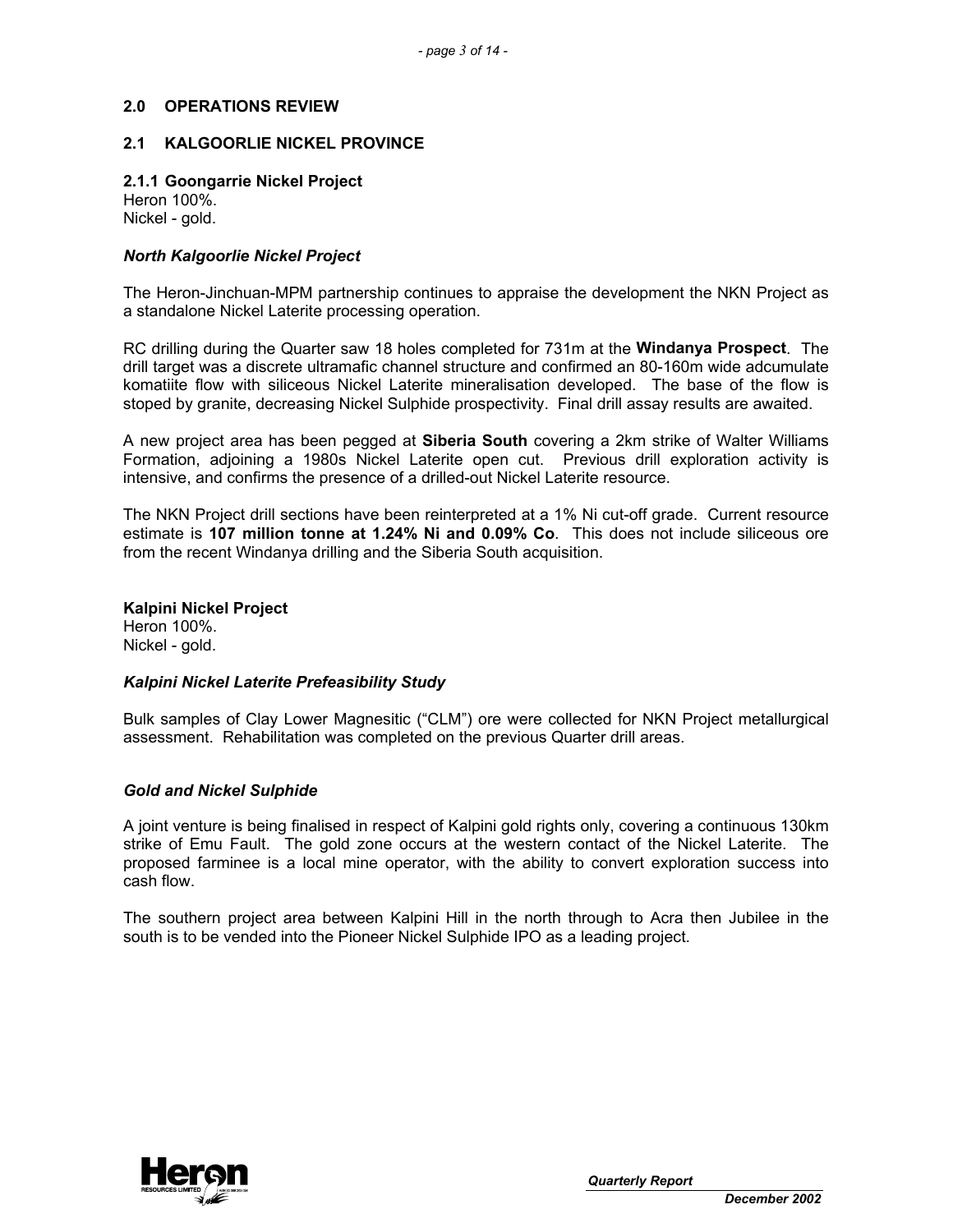# **2.2 PIONEER NICKEL LIMITED INITIAL PUBLIC OFFER**

Heron has commenced a de-merger to enable the "spinning off" of its Nickel Sulphide assets into a new public company, **Pioneer Nickel Limited**.

Pioneer was incorporated on 14 January 2003, and is currently a 100% wholly owned subsidiary of Heron. Pioneer's aim is to acquire, explore for and develop Nickel Sulphide resources within the Eastern Goldfields of Western Australia. Heron projects to be transferred to Pioneer are summarised as follows:

### **1. Pioneer Nickel Project**

The Pioneer Nickel Project consists of two tenements covering 81km<sup>2</sup> located 125km SSE of Kalgoorlie on the eastern flank of the Pioneer Dome and within the southern extension of the Kunanalling and Zuleika Shear systems. The area has active Nickel Sulphide mining operations to the immediate north, notably the Miitel Mine.

Previous sporadic drilling of the **Western Ultramafic Prospect** has intersected disseminated Nickel Sulphides within Pioneer's tenement on the basal komatiite contact grading up to 0.38% Ni, as well as geochemical anomalies of up to 1,900ppm Ni with 1,580ppm Cu in shallower adjacent holes.

Gossans assaying up to 1.1%Ni and 0.7%Cu were located during the Nickel Boom on the basal contact of the Western Ultramafic below a meta-sedimentary sequence.

#### **2. Wattle Dam Project**

The Wattle Dam project consists of 8 tenements covering  $68$ km<sup>2</sup> located 55km SW of Kalgoorlie within an area of documented Nickel Sulphide and historical gold mining. The project surrounds the historical Spargoville Nickel Sulphide mines, and covers an 18km N-S strike of the main mineralised basalt-black shale-ultramafic contact.

Gossan searches by Pioneer have identified several prospective zones, where previous exploration has been restricted to costeaning and shallow percussion drilling during the 1960s Nickel Boom. Systematic and modern TEM surveying is required for Nickel Sulphide drill target definition.

#### **3. Larkinville Joint Venture Project**

The Larkinville-Bullabulling project consists of 13 tenement applications covering  $348$ km<sup>2</sup> located 60km SW of Kalgoorlie within areas of historical gold and Nickel Sulphide mining.

A farminee has the right to earn a 75% interest in the gold and tantalum rights of the Larkinville, Londonderry and Bullabulling Joint Venture tenements through sole funding the initial \$0.75million of exploration expenditure. Pioneer will retain 100% of all Nickel Rights and will be free carried on other commodities until a Decision to Mine is made.

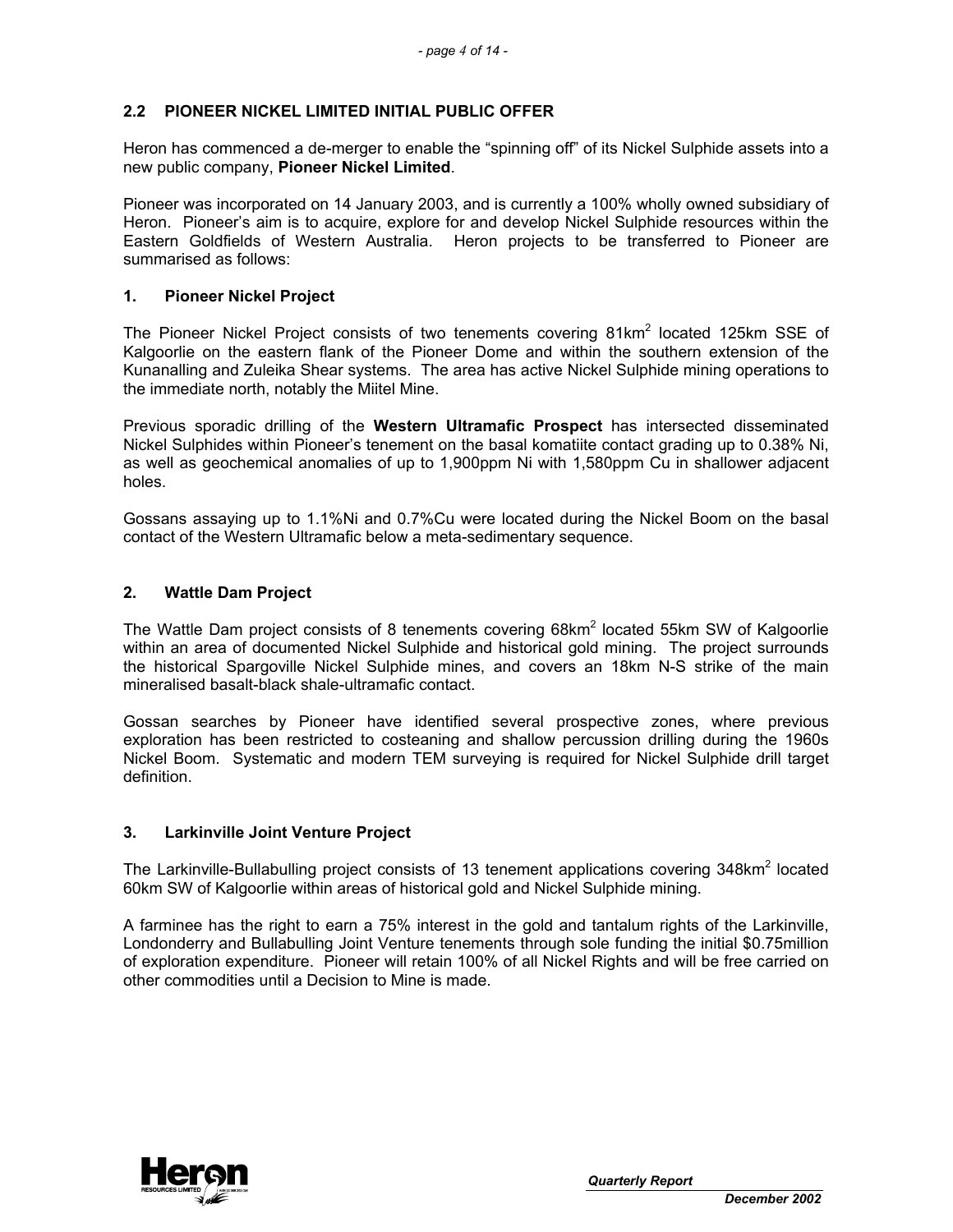### **4. Blister Dam Joint Venture Project**

The Blister Dam project consists of nine tenements covering 117 $km^2$  located 70 $km$  NW of Kalgoorlie within an area of documented Nickel Sulphide and historical gold mining localised on the Zuleika Shear Zone.

Pioneer has completed assaying soil auger samples for its "Nickel Sulphide" geochemical suite. Interpretation of results is current.

### **5. Davyhurst South Project**

The Davyhurst South project consists of four tenements covering 130km<sup>2</sup> located 90km NW of Kalgoorlie within an area of documented Nickel Sulphide and historical gold mining, localised on the Zuleika Shear Zone-Ida Fault convergence.

Pioneer has completed the assaying of soil auger samples for its "Nickel Sulphide" geochemical suite. Three Ni-Cu anomalies were defined with 400 to 800m strike extents, using 90ppm Cu and 600ppm Ni as a threshold. In-fill auger sampling and a surface TEM survey is now planned.

Gossanous black shale horizons are associated with the western anomaly.

### **6. Saddle Dam Project**

The Saddle Dam project consists of five tenements covering 32km<sup>2</sup> located 90km NW of Kalgoorlie within an area of documented Nickel Sulphide and historical gold mining localised on the Zuleika Shear Zone.

### **7. Davyhurst North Project**

The Davyhurst North project consists of one tenement covering 30km<sup>2</sup> located 190km NW of Kalgoorlie within the area of the documented Snake Hill / Four Corners Nickel Sulphide occurrences, and historical gold mining localised immediately to the west on the Ida Fault.

The project area has a mapped, intact basal contact of serpentinite overlying basalt, known Nickel Sulphide endowment and favourable structural setting. Pattern gridding, soil geochemistry and a surface TEM survey is proposed by Pioneer.

### **8. Maggies Hays Hill Joint Venture Project**

The Maggie Hays Hill project consists of one tenement application covering 81km<sup>2</sup> located 140km SE of Southern Cross within areas of current gold and Nickel Sulphide mining. A proposed farminee has the right to earn 70% in the project through spending \$0.2million. Pioneer can elect to be free-carried at 20% through to the commencement of mining.

The tenement is immediately south and along strike from the Maggie Hays and Emily Ann Nickel Sulphide deposits. Two untested TEM anomalies have been recognised, occurring 5km southeast along strike from the Maggie Hays nickel mining centre. RAB drilling confirms the presence of an ultramafic association, with clays in previous drilling assaying up to 28m at 0.6% Ni.

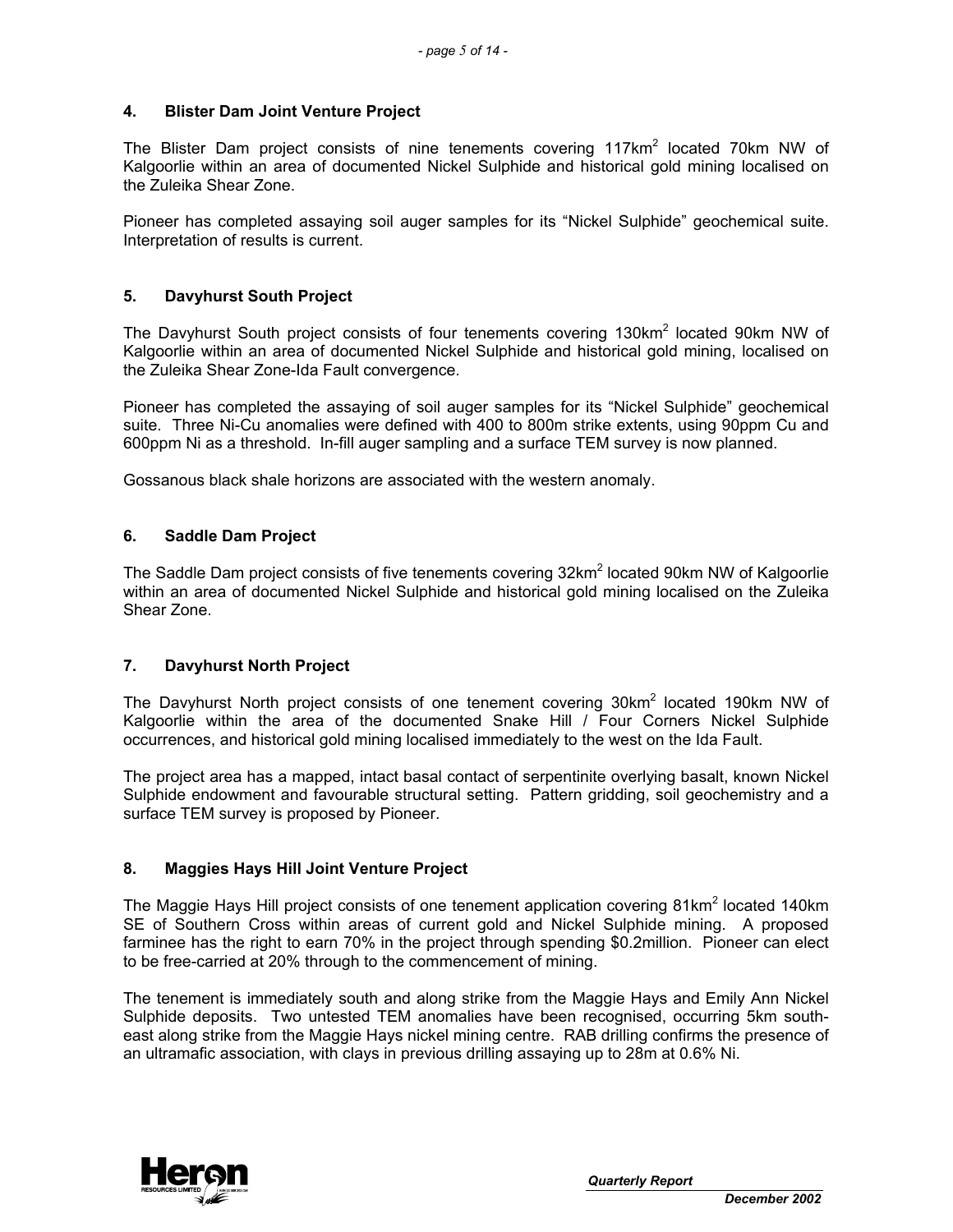### **9. Acra Nickel Project**

The Acra Nickel Project consists of three tenements covering  $111$ km<sup>2</sup> located 60km NE of Kalgoorlie on the western flank of the Mulgabbie Dome. The area to the immediate north is subject to active Nickel Laterite exploration by Heron.

A independent, detailed geological review has confirmed the Acra Project as a very high priority Nickel Sulphide target. The project area was first explored for Nickel Sulphide mineralisation during the Nickel Boom, with mineralisation located at Acra and Jubilee.

**Acra Prospect**: Disseminated Nickel Sulphide intercepts from previous drilling at Acra include 21m at 0.53% Ni (diamond hole AD13), 18m at 0.63% Ni within an 80m wide disseminated Nickel Sulphide package (RC hole ARC03), and massive sulphide of 0.27m at 4.36% Ni (AD04).

A surface TEM survey conductor links the mineralised intercepts over a 500m strike length, with associated very strong Down Hole TEM off-hole anomalies. In the view of Pioneer's consultant, these conductors are consistent with the presence nearby of massive sulphides. The target zone has been subject to structural deformation, so the presence of remobilised footwall mineralisation requires assessment.

Of interest is the TEM result from ARC02, with very strong EOH off-hole anomaly at 175m within ultramafics. ARC03 was drilled 100m south of this section, intersecting 80m of disseminated Nickel Sulphide (from 120m to 200m EOH, basal contact not tested). Gossan occurrences will be surveyed by TEM, prior to drilling.

Check sampling of old drill holes by Pioneer has confirmed that sulphides, where present, are likely to be pentlandite (nickel sulphide). The drill samples were uniformly 0.5-1.2% Ni with 0.3- 1.0% sulphur, with no visible pyrrhotite or pyrite (iron sulphide) present. Importantly, PGMs were anomalous at 20-95ppb Pt and 40-195ppb Pd.

**Jubilee Prospect**: Gossan sampling from old costeans by Pioneer has returned 1.3% Ni, 0.16% Cu, 0.4g/t Pt and 0.4g/t Pd. The main gossan is of a massive cellular boxwork style, with the high Cu-Pt-Pd values particularly encouraging. This gossan is unequivocally derived from massive sulphide, and detailed ground TEM is proposed in order to locate and map the massive sulphide horizon.

Moving loop TEM coverage over the entire Acra to Jubilee Prospect is required to provide better resolution of the 13 conductors defined within a **5.6km strike of prospective Nickel Sulphide stratigraphy**. This zone contains the **JSW 1020** and **Trinidad** nickel sulphide gossans, which were discovered during the "Nickel Boom", but still remain to be adequately drill tested.

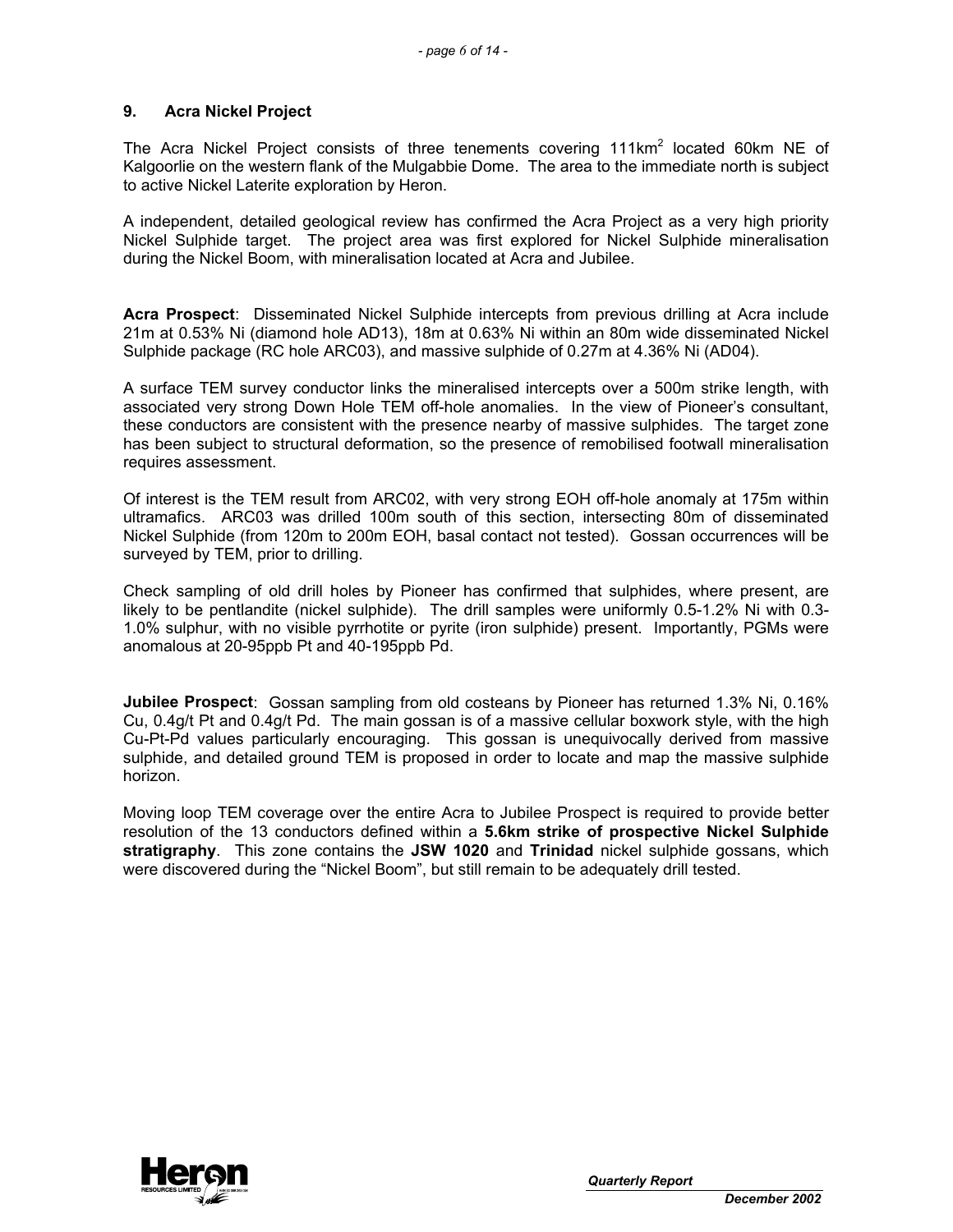### **2.3 REGENT RESOURCES LIMITED INITIAL PUBLIC OFFER**

The Regent base metal and gold projects were acquired in the course of Heron's Nickel Laterite acquisition programs. Of particular interest, the Heron Goongarrie Nickel Laterite tenements variously surround and adjoin from south to north the Windanya, Baden Powell, Grafters, Goongarrie, Sand Queen, Menzies and Ghost Rocks gold mining centres. This exploration holding is associated with the western margin of the Bardoc Tectonic Zone, which is one of the most productive gold-hosting structures of the Eastern Goldfields.

### **2.3.1 Bardoc Tectonic Zone Project**

Regent 100%. Gold. Heron retains all nickel rights.

Regent is to acquire gold rights over the eastern portion of Heron's Goongarrie Hill to Ghost Rocks Nickel Projects, covering Siberia Formation basalt and dolerite. The Nickel Laterite is all hosted by Walter Williams Formation olivine adcumulate, which is non-prospective for gold and is a geologically distinctive unit located west of Regent's proposed tenement holding.

### **2.3.2 Gidji Joint Venture Project**

Heron 100%, to be assigned to Regent. Central Exchange right to earn 80% of Gold rights. Heron retains all nickel rights.

Central Exchange has completed a detailed review of historical exploration and field mapping, and defined high priority drill targets at the Gidji and Mulgarrie North Joint Venture Projects.

A new 10km<sup>2</sup> project area has been pegged between the Golden Cities and Mulgarrie gold mining centres. Previous exploration activity on the structure is extensive.

### **2.3.3 Yindarlgooda Project**

Regent 100%. Copper - zinc - gold. Heron retains all nickel rights.

The Regent exploration holdings occur within the Yindarlgooda Province between Carr Boyd in the north and Karonie to the south. The prime target is Volcanogenic Massive Sulphide ("VMS") base metal mineralisation, associated with a major belt of sulphidised felsic volcanics centred on Lake Yindarlgooda.

Regent has acquired a gold resource, estimated by the previous explorer at 130,000t at 4g/t Au. The resource area corresponds to Regent's principal VMS target zone, so will be a focus in the ground geophysical program proposed for Yindarlgooda.

A new 47km<sup>2</sup> project area has been pegged immediately southeast of the Gindalbie gold mining centre on the GMQ shear zone. Previous exploration activity on the structure is extensive.

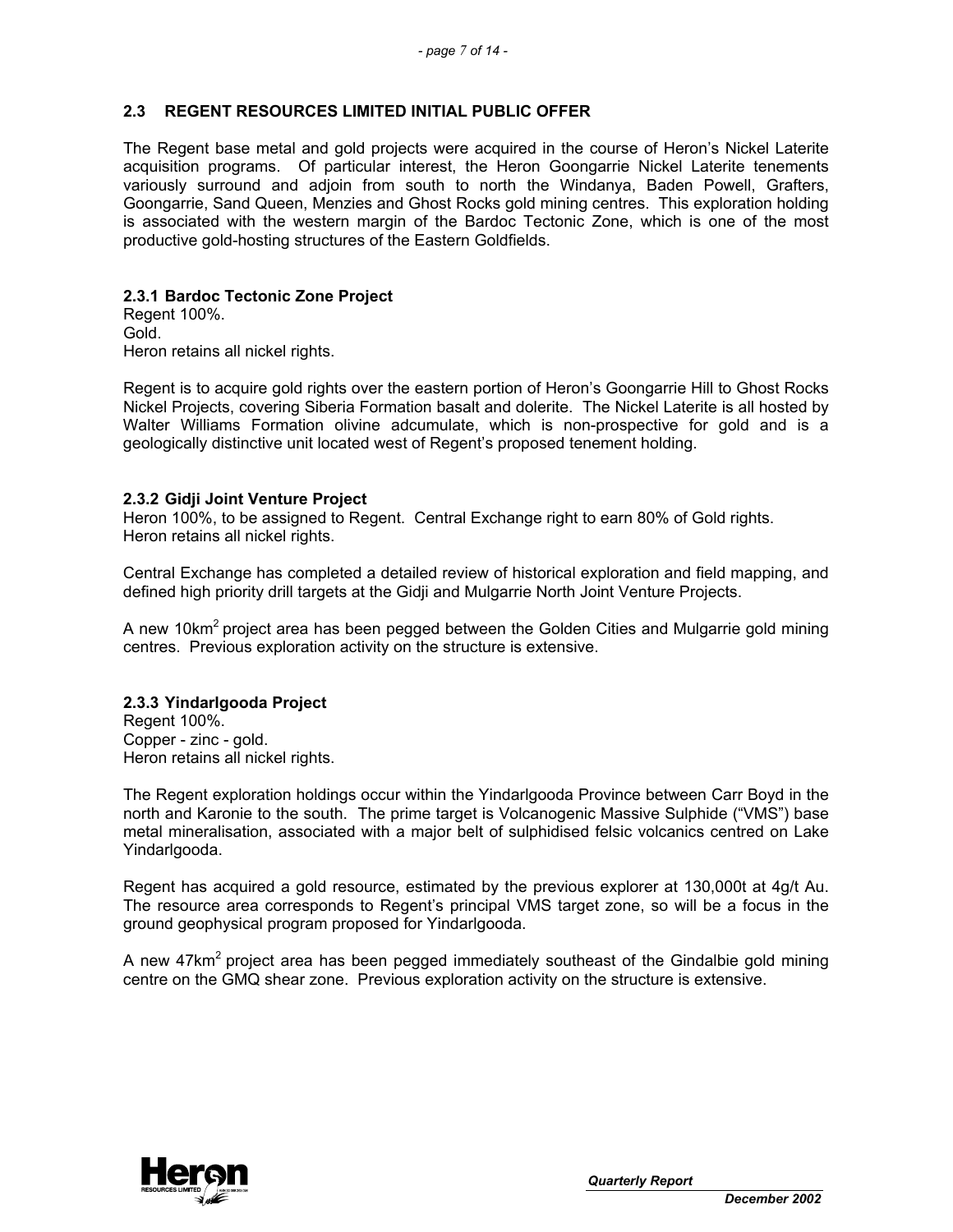# **2.3.4 Melita Project**

Regent 100%. Copper - zinc - gold. Heron retains all nickel rights.

A new 75 $km^2$  project area has been pegged surrounding the Two Dees gold mining operations. Previous exploration activity is extensive, and detailed data reviews will be required. Regent is developing as a major tenement holder within the Melita-Kookynie area.

### **2.3.5 Northern Western Australia Proterozoic Base Metal Province**

Regent 100%. Copper - nickel - PGM - base metals. Heron retains all nickel rights.

Ground acquisition continues, with pegging restricted to areas of historical base and precious metal mining activity.

Regent has recognised a conceptual geological environment for **Magmatic Nickel-Copper Sulphide Deposits** within the Proterozoic base metal province of northern Western Australia. Similar ore genesis environments have produced the giant Nickel-Copper Sulphide deposits at Noril'sk and Pechanga in Russia, Jinchuan in China, and Sudbury, Thompson and Voisey's Bay in Canada. All are characterised by mineral resources of several million tonnes of contained nickel and copper. These deposits are all hosted by large, internally complex, basic intrusive magmatic complexes, which is a fundamental aspect of their formation. The deposits are formed by the segregation of nickel, copper, cobalt and PGM from silicate magma into a separate later stage sulphide melt.

Additionally, Hart Dolerite-hosted stockwork mineralisation styles have been identified, with skarn/replacement mineralisation related to carbonate units, within the Speewah Group (a dominantly continental clastic sediment with interbedded playa lake carbonates). The main target is the **Chamberlain River Prospect**, where the conceptual model is skarn Cu-Pb-Ag hosted by Speewah Fault zones cross-cutting the Teronis Member algal dolomite.

Initial data reviews in the southern project area have identified the **Robertson River Prospect**, with previous costean channel assays of up to 10m at 8.3g/t Au in quartz vein stockworks at a granite-metasediment contact. On the basis of literature reviews, there is a significant potential for economic mineralisation, with 1,000m NNW strike and width to 20m.

# **2.4 BALLADONIA ENERGY NL**

Heron 100%. Oil shale - sulphur - heavy mineral sands.

The current oil shale resource is **2.6 billion tonne at 133 litre/tonne**. The Company is reviewing opportunities for an IPO based on the oil shale and possibly heavy mineral sand assets.

Discussions continue in respect of a farm out of heavy mineral sand rights.

 $R R U$ 

#### **MANAGING DIRECTOR**

#### **IAN BUCHHORN**

*The information is based on, and accurately reflects, information compiled by Ian James Buchhorn, who is a Member of the Australasian Institute of Mining and Metallurgy.* 

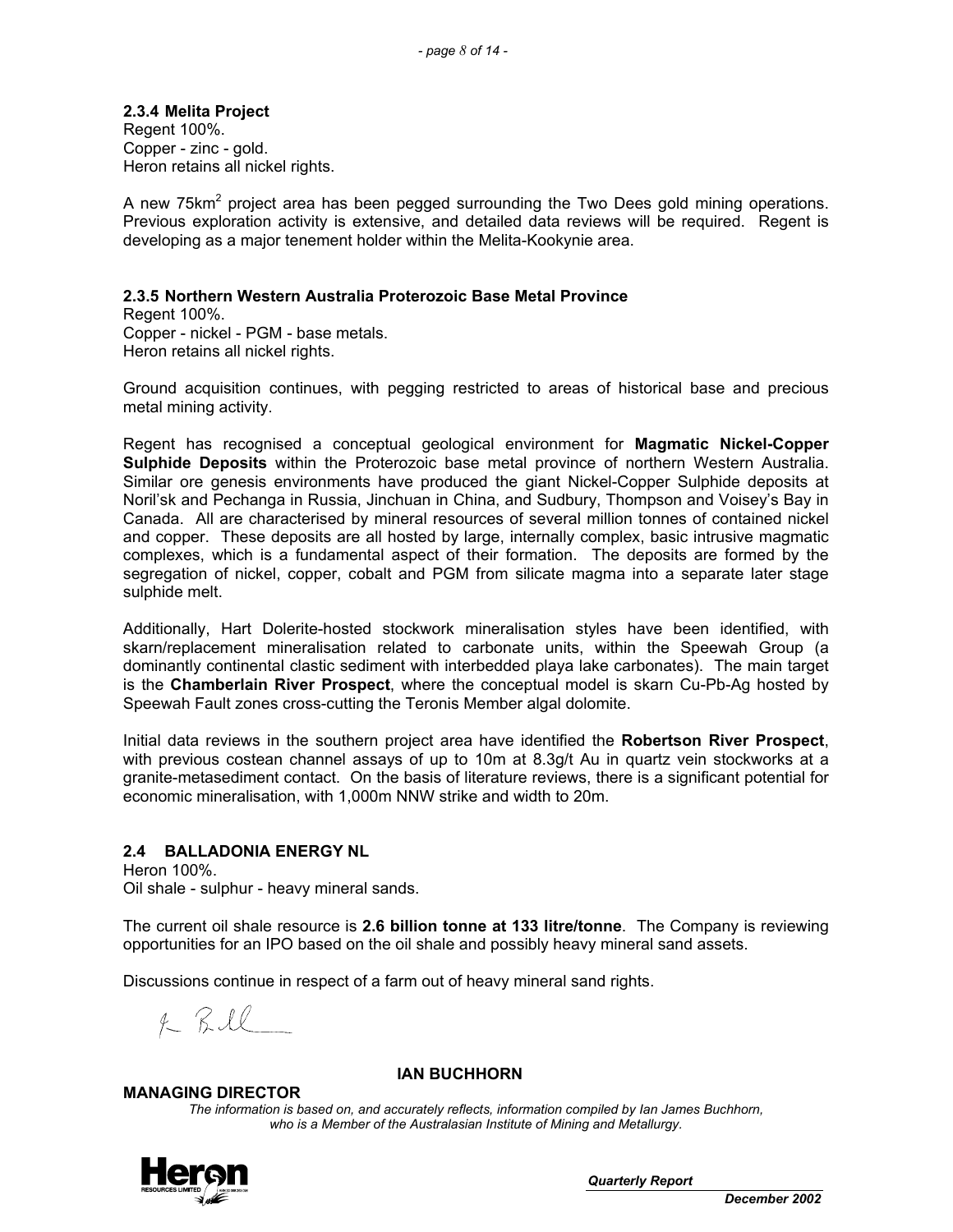# *- Page 9 of 14 -*

# **Appendix 5B**

| <b>MINING EXPLORATION ENTITY QUARTERLY REPORT</b><br>Name of entity                                                                                       |                    |                                   |  |
|-----------------------------------------------------------------------------------------------------------------------------------------------------------|--------------------|-----------------------------------|--|
| <b>HERON RESOURCES LIMITED</b>                                                                                                                            |                    |                                   |  |
| <b>ABN</b>                                                                                                                                                |                    | Quarter ended ("current quarter") |  |
| 30 068 263 098                                                                                                                                            |                    | 31 December 2002                  |  |
| <b>CONSOLIDATED STATEMENT OF CASH FLOWS</b>                                                                                                               |                    |                                   |  |
| Cash flows related to operating activities                                                                                                                | <b>Current Qtr</b> | Year to<br>Date<br>(6 months)     |  |
| Receipts from product sales and related debtors<br>1.1<br>1.2<br>Payments for: (a) exploration and evaluation                                             | \$A'000<br>(278)   | \$A'000<br>(701)                  |  |
| development<br>(b)<br>production<br>(c)<br>administration<br>(d)                                                                                          | (145)              | (256)                             |  |
| Dividends received<br>1.3<br>Interest and other items of similar nature received<br>1.4<br>Interest and other costs of finance paid<br>1.5                | 15                 | 34                                |  |
| 1.6<br>Income taxes paid<br>1.7<br>Other (provide details if material) - GST Paid                                                                         | 13                 | (12)                              |  |
| <b>Net Operating Cash Flows</b>                                                                                                                           | (395)              | (935)                             |  |
| Cash flows related to investing activities<br>1.8<br>Payment for purchases of: (a)<br>prospects                                                           | (26)               | (49)                              |  |
| equity investment<br>(b)<br>other fixed assets<br>(c)<br>Proceeds from sale of:<br>1.9<br>prospects<br>(a)<br>(b) equity investment<br>other fixed assets |                    |                                   |  |
| (c)<br>1.10 Loans to other entities<br>1.11 Loans repaid by other entities<br>1.12 Other (provide details if material)                                    | 3                  | 3                                 |  |
| <b>Net Investing Cash Flows</b>                                                                                                                           | (23)               | (46)                              |  |
| 1.13 Total operating and investing cash flows<br>(carried forward)                                                                                        | (418)              | (981)                             |  |

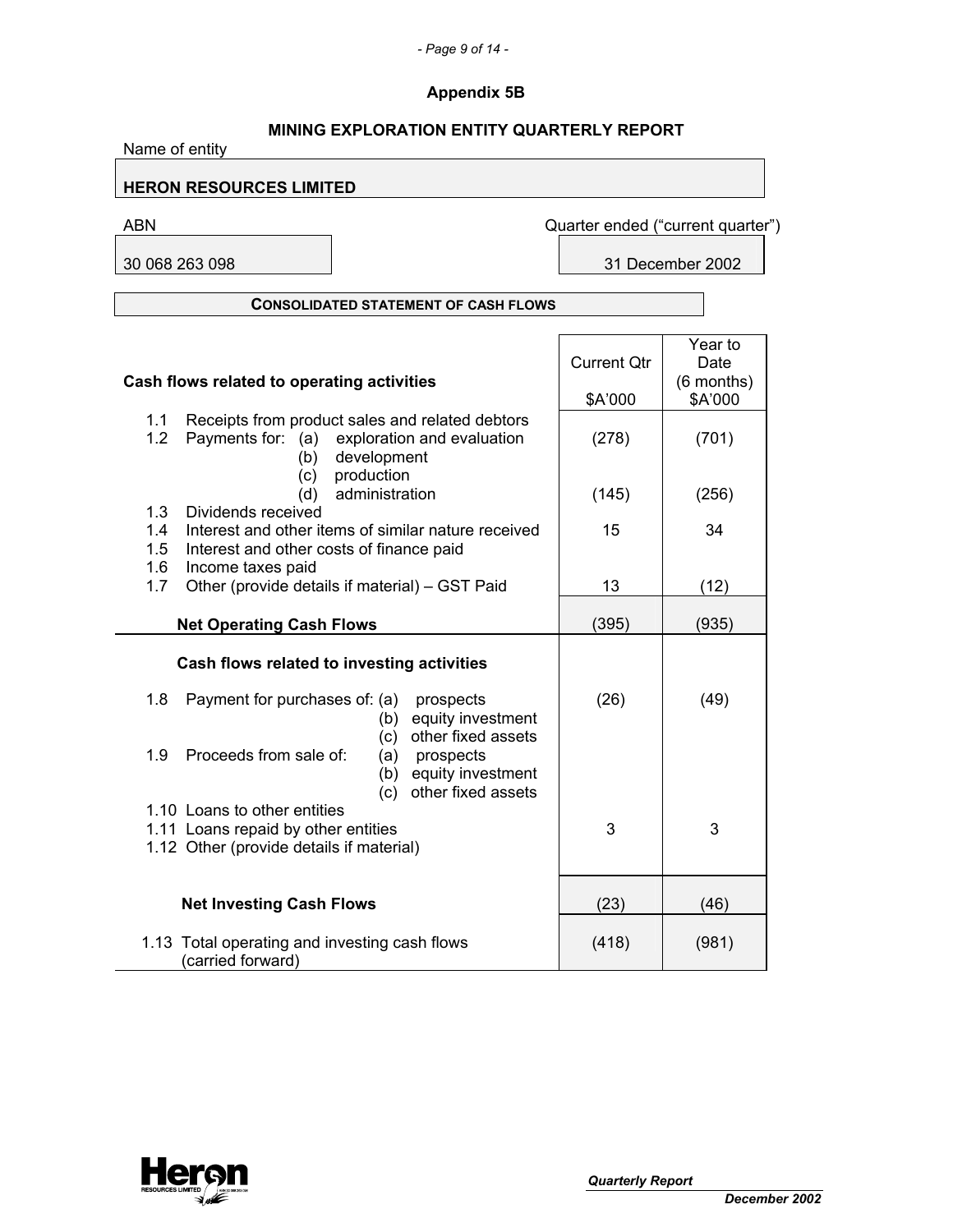| 1.13 Total operating and investing cash flows<br>(brought forward)                                                                                                                                                                                                         | (418) | (981) |
|----------------------------------------------------------------------------------------------------------------------------------------------------------------------------------------------------------------------------------------------------------------------------|-------|-------|
| Cash flows related to financing activities                                                                                                                                                                                                                                 |       |       |
| 1.14 Proceeds from the issue of shares, options, etc.<br>1.15 Proceeds from the sale of forfeited shares<br>1.16 Proceeds from borrowings<br>1.17 Repayment of borrowings<br>1.18 Dividends paid<br>1.19 Other (provide details if material)<br>- Capital raising expenses |       |       |
| Net financing cash flows                                                                                                                                                                                                                                                   |       |       |
| Net increase (decrease) in cash held                                                                                                                                                                                                                                       |       |       |
| 1.20 Cash at beginning of quarter/year to date<br>1.21 Exchange rate adjustments                                                                                                                                                                                           | 1,564 | 2,127 |
| 1.22 Cash at end of quarter                                                                                                                                                                                                                                                | 1,146 | 1,146 |

 **Payments to directors of the entity and associates of the directors, payments to related entities of the entity and associates of the related entities** 

|                                                                     | <b>Current Qtr</b><br>\$A'000 |
|---------------------------------------------------------------------|-------------------------------|
| 1.23 Aggregate amount of payments to the parties included item 1.2  | 90                            |
| 1.24 Aggregate amount of loans to the parties included in item 1.10 |                               |
|                                                                     |                               |

1.25 Explanation necessary for an understanding of the transactions

 Directors fees, salaries and superannuation (A\$74,000). Provision of secretarial services by director related entities (A\$1,000). Provision of office accommodation by director related entity (A\$15,000).

#### **Non-cash financing and investing activities**

- 2.1 Details of financing and investing transactions which have had a material effect on consolidated assets and liabilities but did not involve cash flows
- 2.2 Details of outlays made by other entities to establish or increase their share in projects in which the reporting entity has an interest

See attached schedule

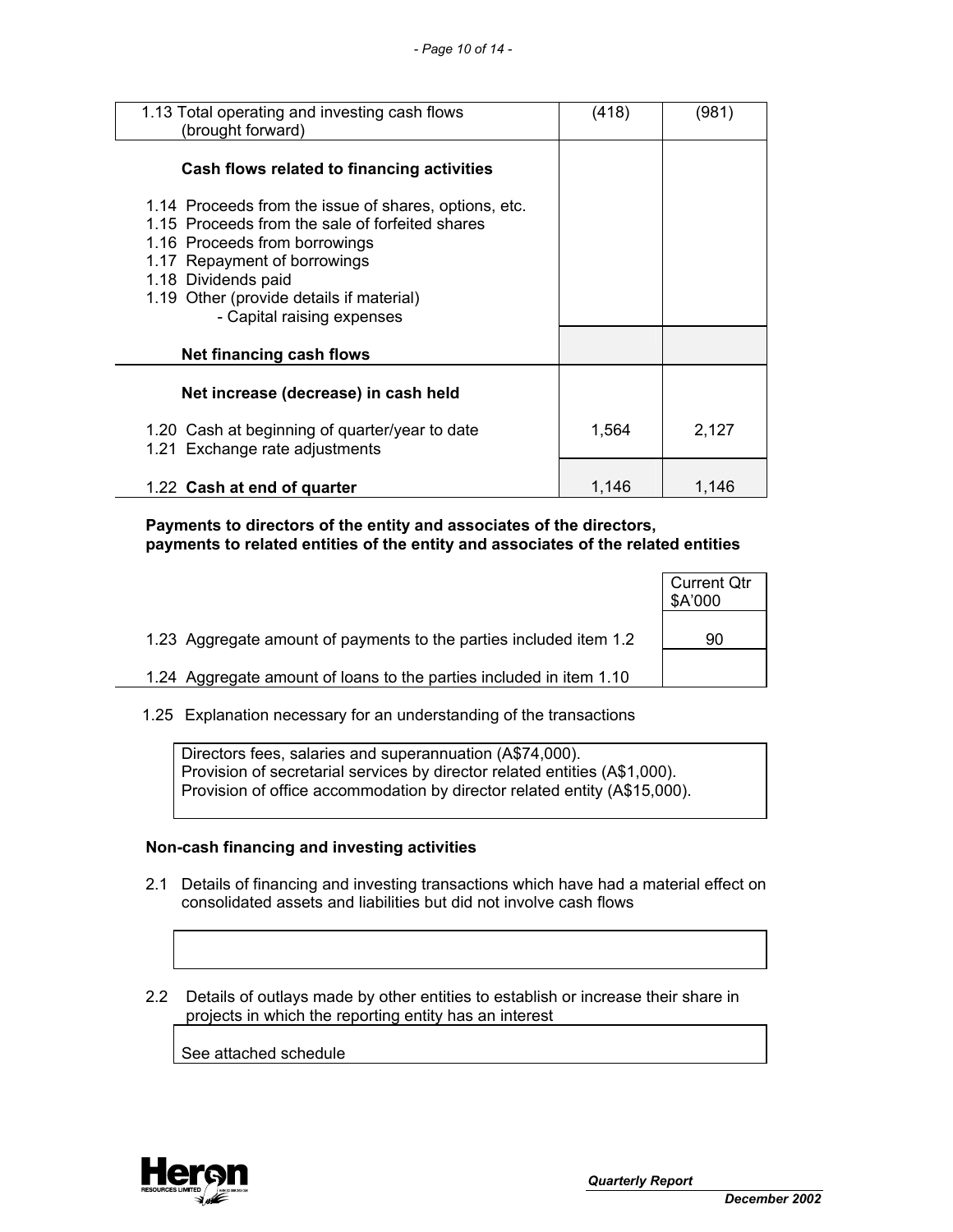### **Financing facilities available**

*Add notes as necessary for an understanding of the position*

|                                 | Amount available<br>\$A'000 | Amount used<br>\$A'000 |
|---------------------------------|-----------------------------|------------------------|
| Loan facilities<br>.3.1         |                             |                        |
| 3.2 Credit standby arrangements |                             |                        |

# **Estimated cash outflows for next quarter**

|                                | \$A'000 |
|--------------------------------|---------|
| 4.1 Exploration and evaluation | 300     |
| 4.2 Development                |         |
| Total                          | 300     |

### **Reconciliation of cash**

| Reconciliation of cash at the end of the<br>quarter (as shown in the consolidated<br>statement of cash flows) to related items in<br>the accounts as follows. | <b>Current Quarter</b><br>\$A'000 | <b>Previous Quarter</b><br>\$A'000 |
|---------------------------------------------------------------------------------------------------------------------------------------------------------------|-----------------------------------|------------------------------------|
| 5.1 Cash on hand and at bank                                                                                                                                  | 92                                | 290                                |
| 5.2 Deposits at call                                                                                                                                          | 1,005                             | 1,225                              |
| 5.3 Bank Overdraft                                                                                                                                            |                                   |                                    |
| 5.4 Other (provide details)<br>Environmental bonds                                                                                                            | 49                                | 49                                 |
| Total: cash at end of quarter (Item 1.22)                                                                                                                     | 1,146                             | 1,564                              |

# **Changes in interests in mining tenements**

|                                                                            | Tenement<br>reference | Nature of interest<br>(note (2)) | Interest<br>at<br>Begin of<br>Quarter | Interest<br>at<br>End of<br>Quarter |
|----------------------------------------------------------------------------|-----------------------|----------------------------------|---------------------------------------|-------------------------------------|
| 6.1 Interests in mining<br>tenements<br>relinquished,<br>reduced or lapsed |                       | See attached<br>schedule         |                                       |                                     |
| 6.2 Interests in mining<br>tenements acquired<br>or increased              |                       | See attached<br>schedule         |                                       |                                     |

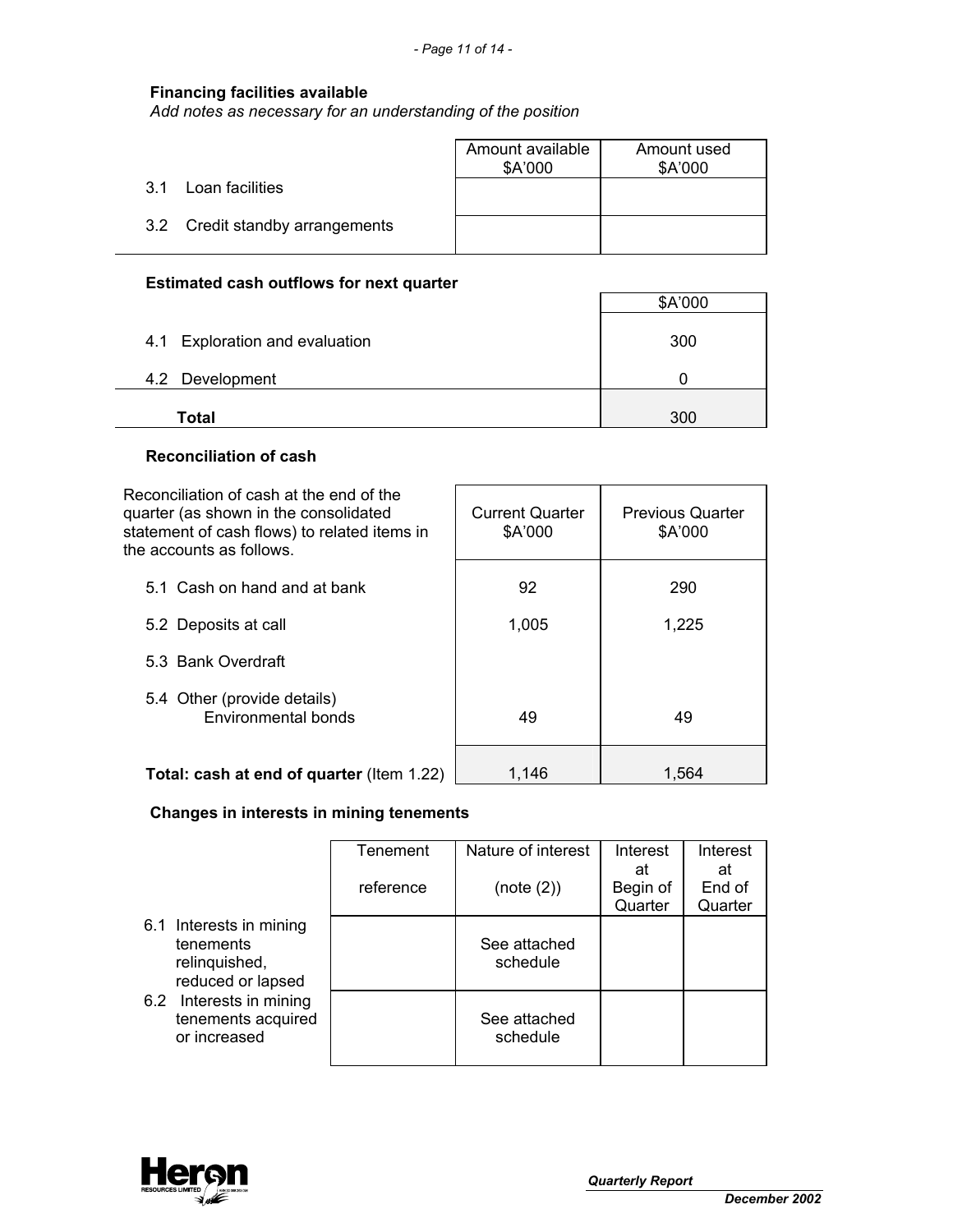#### **Issued and quoted securities at end of current quarter**

 *Description includes rate of interest and any redemption or conversion rights together with prices and dates.* 

|                                                     | Number<br>Issued                                                            | Number<br>quoted                              | Par value<br>(cents)                                               | Paid-up<br>value<br>(cents)                                                                    |
|-----------------------------------------------------|-----------------------------------------------------------------------------|-----------------------------------------------|--------------------------------------------------------------------|------------------------------------------------------------------------------------------------|
| 7.1 Preference<br>securities<br>(description)       |                                                                             |                                               |                                                                    |                                                                                                |
| 7.2 Issued during<br>Quarter                        |                                                                             |                                               |                                                                    |                                                                                                |
| 7.3 Ordinary securities                             | 105, 158, 727                                                               | 105, 158, 727                                 |                                                                    |                                                                                                |
| 7.4 Issued during<br>Quarter                        |                                                                             |                                               |                                                                    |                                                                                                |
| 7.5 Convertible debt<br>securities<br>(description) |                                                                             |                                               |                                                                    |                                                                                                |
| 7.6 Issued during<br>quarter                        |                                                                             |                                               |                                                                    |                                                                                                |
| 7.7 Options<br>(description)                        |                                                                             |                                               | Exercise<br>Price                                                  | Expiry<br>Date                                                                                 |
|                                                     | 100,000<br>785,000<br>785,000<br>2,000,000<br>500,000<br>500,000<br>500,000 | Nil<br>Nil<br>Nil<br>Nil<br>Nil<br>Nil<br>Nil | \$0.25<br>\$0.35<br>\$0.50<br>\$0.35<br>\$0.35<br>\$0.50<br>\$0.30 | 04/02/2004<br>19/10/2004<br>19/10/2004<br>20/12/2004<br>30/06/2005<br>30/06/2005<br>23/04/2006 |
| 7.8 Issued during<br>Quarter                        |                                                                             |                                               |                                                                    |                                                                                                |
| 7.9 Exercised during<br>Quarter                     |                                                                             |                                               |                                                                    |                                                                                                |
| 7.10 Expired during<br>Quarter                      | 200,000<br>200,000<br>200,000<br>200,000                                    | Nil<br>Nil<br>Nil<br>Nil                      | \$0.35<br>\$0.45<br>\$0.55<br>\$0.65                               | 19/12/2002<br>19/12/2002<br>19/12/2002<br>19/12/2002                                           |
| 7.11 Debentures<br>(totals only)                    |                                                                             |                                               |                                                                    |                                                                                                |
| 7.12 Unsecured notes<br>(totals only)               |                                                                             |                                               |                                                                    |                                                                                                |

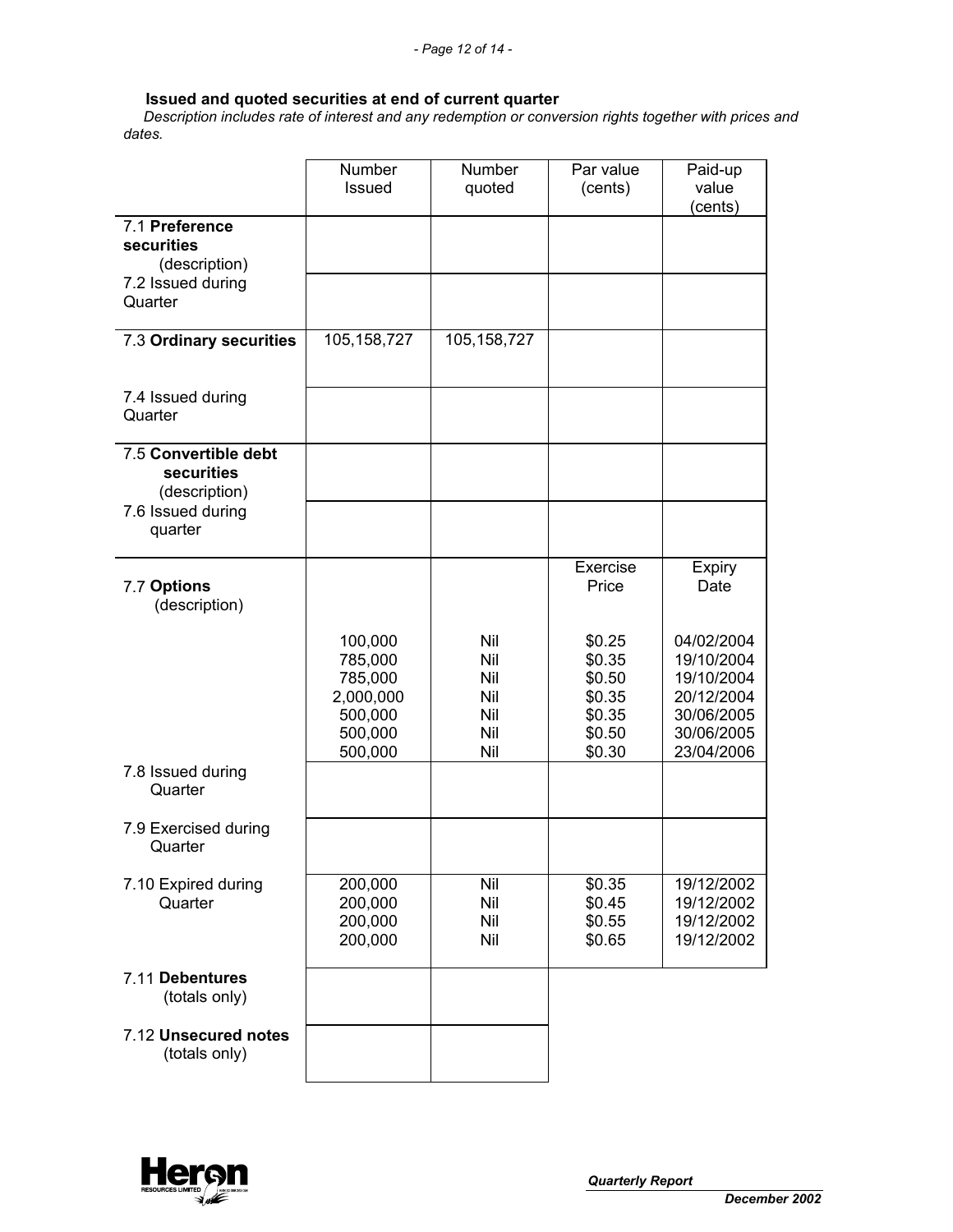### **Compliance 2.2 Details of outlays made by other entities to establish or increase their share in projects in which the reporting entity has an interest.**

- 1. Portman Limited has entered into an option to purchase the Bungalbin and Mount Jackson Project tenements for \$25,000 and at least \$250,000 of exploration expenditure. Heron will retain a FOB royalty on any Iron Ore sold from the tenements, and Heron will retain all other mineral rights.
- 2. Mount Burgess Mining NL has the right to earn a 70% interest of the non-nickel rights in the Perrinvale Joint Venture Project tenements through sole funding the initial \$500,000 of exploration expenditure.
- 3. Ramelius Resources Limited has the right to earn a 75% interest of the gold and tantalum rights of the Bullabulling and Larkinville Joint Venture Project tenements through sole funding the initial \$750,000 of exploration expenditure. Heron will retain 100% of all nickel rights and will be free carried until a Decision to Mine is made.
- 4. Central Exchange Limited/Juniper Resources Limited and their subsidiary Australian Mineral Investments Pty Ltd has the right to earn a 80% interest of the gold and other mineral rights (except nickel and associated minerals) of the Gidji and Mulgarrie North Joint Venture Project tenements through sole funding the initial \$250,000 of exploration expenditure. Heron will retain 100% of all nickel rights and will be free carried until a Decision to Mine is made.
- 5. Central Exchange Limited/Juniper Resources Limited and their subsidiary Australian Mineral Investments Pty Ltd has the right to earn a 50% interest of the Iron rights of the Mount Dimer and Aurora Ranges Joint Venture Project tenements through sole funding the initial \$200,000 of exploration expenditure. The Parties may contribute on a pro-rata basis, or dilute, with Heron retaining a gross production royalty should it elect to not participate. Heron will retain 100% of all nickel and gold rights.

# **6.1 Interests in Mining Tenements transferred, relinquished, reduced or lapsed**

| Tenement | <b>Nature of Interest</b>   | % Begin Quarter % End Quarter |   |
|----------|-----------------------------|-------------------------------|---|
| E28/1296 | <b>Registered Applicant</b> | 100                           |   |
| E29/437  | <b>Registered Applicant</b> | 100                           |   |
| E29/519  | <b>Registered Applicant</b> | 100                           | 0 |
| E63/631  | <b>Registered Holder</b>    | 100                           |   |
| M29/304  | <b>Registered Applicant</b> | 100                           | 0 |
| P28/981  | <b>Registered Applicant</b> | 100                           |   |
| P29/1783 | <b>Registered Applicant</b> | 100                           |   |

### **6.2 Interests in Mining Tenements acquired or increased**

| <b>Tenement</b> | <b>Nature of Interest</b>   | % Begin Quarter % End Quarter |     |
|-----------------|-----------------------------|-------------------------------|-----|
| E04/1387        | <b>Registered Applicant</b> |                               | 100 |
| E16/292         | <b>Registered Applicant</b> |                               | 100 |
| E16/295         | <b>Registered Applicant</b> |                               | 100 |
| E25/274         | <b>Registered Applicant</b> |                               | 100 |
| E26/110         | <b>Registered Applicant</b> |                               | 100 |
| E27/294         | <b>Registered Applicant</b> |                               | 100 |
| E27/296         | <b>Registered Applicant</b> |                               | 100 |
| E27/299         | <b>Registered Applicant</b> |                               | 100 |
| E27/300         | <b>Registered Applicant</b> | 0                             | 100 |
| E28/1310        | <b>Registered Applicant</b> | 0                             | 100 |
| E28/1311        | <b>Registered Applicant</b> |                               | 100 |



*Quarterly Report*